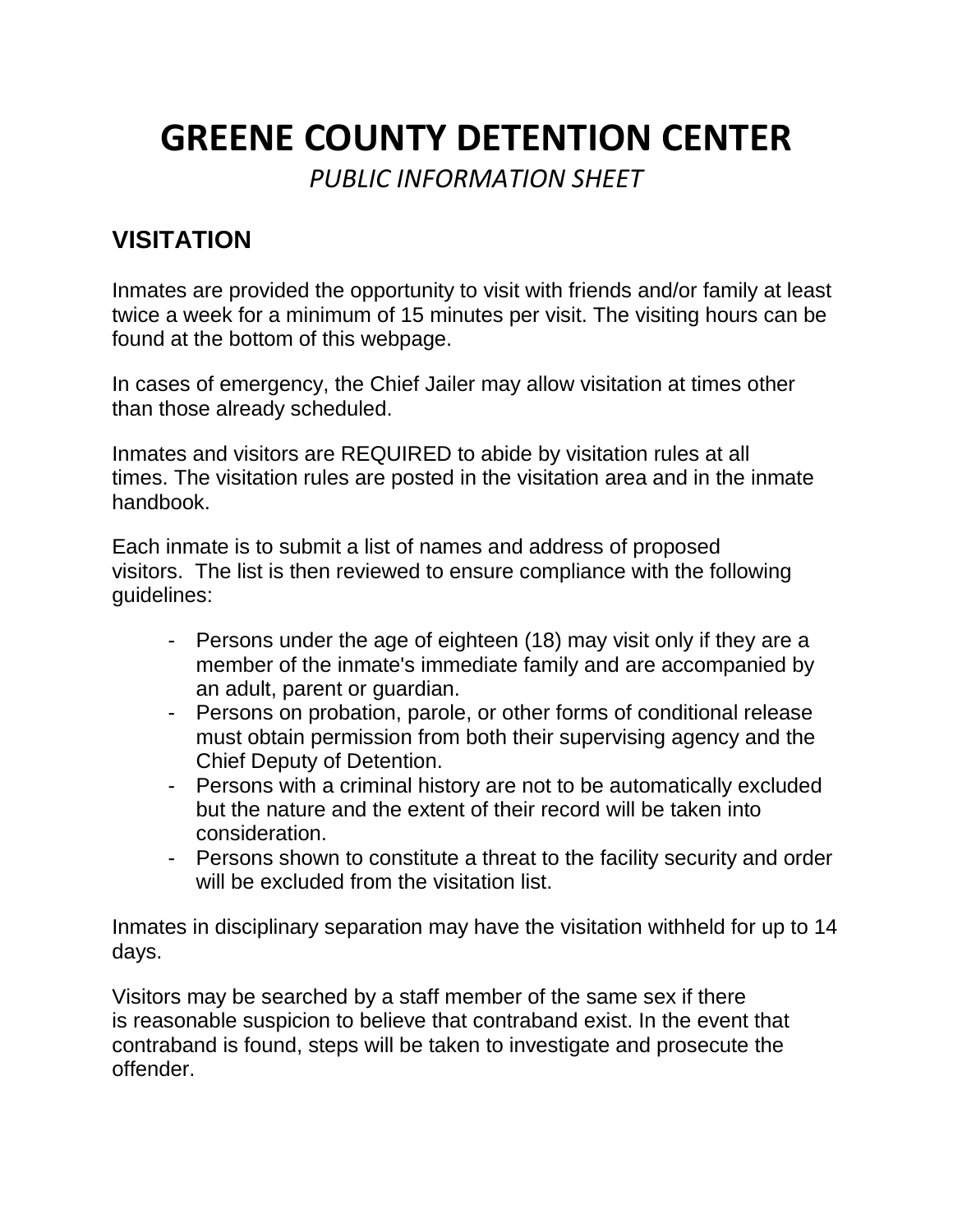Visitation may be terminated at any time if:

- Visitation rules are violated
- Visitor does not produce sufficient identification or falsifies identification.
- Visitor or inmate refuses to submit to a search of their person.
- Contraband is found.
- Security and order may be compromised.

The visitor will then be removed from the approved visitation list.

# **Mail**

Inmates are allowed to send and receive mail unless there is documented justification for limitation on mail privileges.

All incoming mail is subject to be opened and search for contraband. Mail marked as coming from attorney, court officials, government officials and media is considered privileged but is subject to be searched in the inmate's presence.

Letters are to be censored (withheld) when they contain:

- plans for escape
- threats of harm
- plans for disorder
- plans to make contraband
- threats of blackmail or extortion
- evidence of a crime

# **Bond Procedures**

#### **Cash Bond**

Once the bond amount has been established, an additional \$20.00 bond fee for in county bonds and \$38.00 out of county bond fee is to be added to the bond and designated for the Peace Officers Annuity Fund.

An inmate may post a cash bond with cash, traveler's check, or a cashier's check equal to the total amount of the bond.

After the inmate has signed the bond, the Detention Officer will provide the inmate a receipt for the cash or check received.